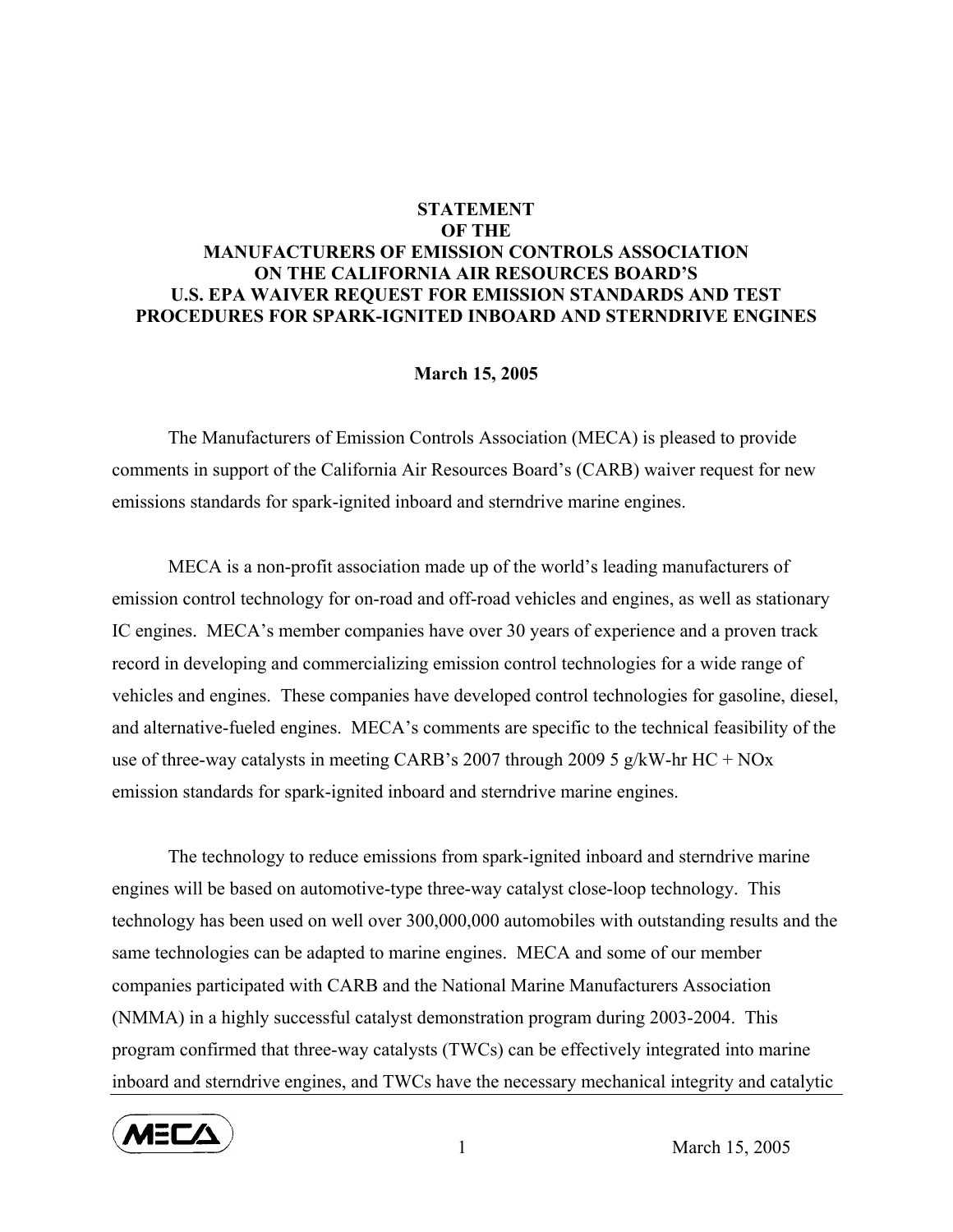durability to perform with high emission conversion efficiencies throughout the entire 480-hour useful life emissions requirement for these marine engines. Important results from this demonstration program included the design and integration of exhaust manifolds with TWCs that provided relatively low exhaust manifold surface temperatures (through the use of a waterjacketed exhaust system) and minimized the potential for water ingestion into the region of the manifolds that contained the TWCs (through a novel "dam" design modification inside the exhaust tube). Both ceramic-based and metallic-based substrates (supplied by MECA members) were used to display a range of three-way catalyst formulations (supplied by MECA members) as a part of this durability test program, all with good results. All post-durability inspections of the catalysts used in this durability test program showed no evidence of mechanical failures or corrosion. Thus, a variety of TWC technology options used successfully in automotive applications were shown to be effective in these marine engine applications.

In their comments, both to ARB and EPA, NMMA cites potential problems with catalyst durability and performance in salt water environments as an unresolved issue. Salt water applications of TWCs will pose some different challenges for catalysts compared to fresh water systems, but MECA believes that these challenges can be met with proper catalyst design and integration on the marine engine. TWCs in the automotive environment are designed to deal with a variety of potential catalyst poisoning agents (e.g., calcium, magnesium, phosphorus, and heavy metals from motor oils or exhaust component scale) that are present in the exhaust stream, as well as frequent exposure to condensate as the exhaust gases cool following engine shutdown. Catalyst design features used in automotive TWCs (e.g., thermally stable, high surface area support materials and promoters) can also be used in TWCs designed for marine applications to minimize catalyst deactivation mechanisms associated with condensation, poison accumulation on the catalyst, or exposure to salt water. Manifold designs, similar to those used in the CARB/MECA/NMMA demonstration test program, can also minimize or eliminate ingestion of salt water into TWCs used on marine engines. It is MECA's understanding that at least one manufacturer of personal watercraft (PWC) is already supplying some models with TWCs with no restrictions on the use of these catalyst-equipped PWCs in salt water.



2 March 15, 2005